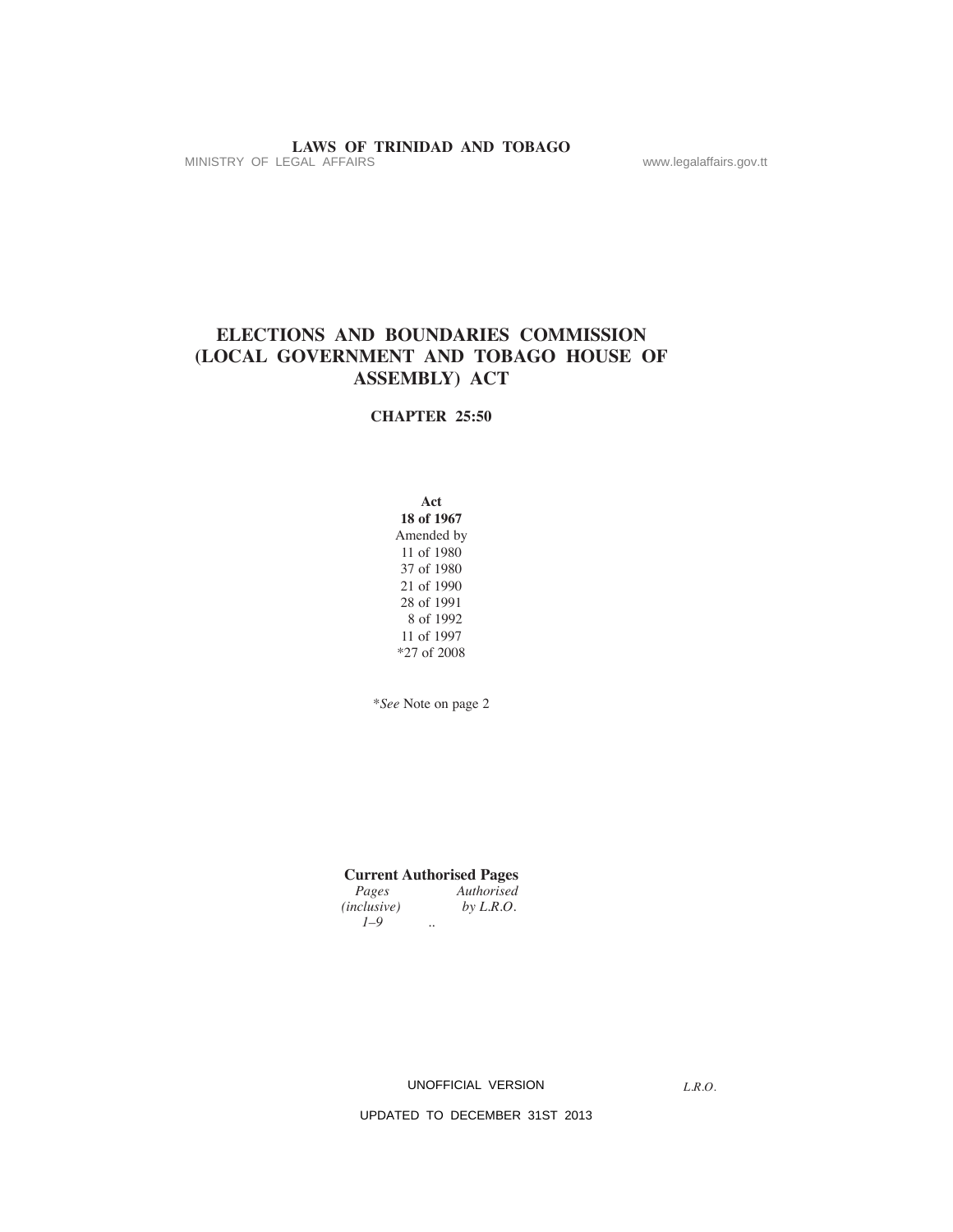#### 2 **chap. 25:50** *Elections and Boundaries Commission (Local Government and Tobago House of Assembly)* **laWs of trinidad and tobago** MINISTRY OF LEGAL AFFAIRS

### **note on subsidiary legislation**

The following Orders made under section 4 of the Act have been omitted:

- *(a)* Elections and Boundaries Commission (Local Government) Orders.
- *(b)* Elections and Boundaries Commission (Local Government) (Tobago House of Assembly) Orders.

*(For references to the above Orders— See the current edition of the Consolidated Index of Acts and Subsidiary Legislation).*

**NB**— Although the above Orders are of importance, the need for reference to them is **very limited, and in view of their considerable length it is not considered practical to** publish them in the Revised Edition. They are issued with the *Gazette* and published in **the annual volumes of the acts and subsidiary legislation of trinidad and tobago and copies may be purchased from the government Printery.**

### **note on act no. 27 of 2008**

Act No. 27 of 2008 amended this Act by making provision for the review and definition of boundaries in the electoral area of Tobago for the purposes of elections in relation to the Tobago House of Assembly.

By section 8 thereof, these amendments took effect from 14th September 1990.

UNOFFICIAL VERSION UPDATED TO DECEMBER 31ST 2013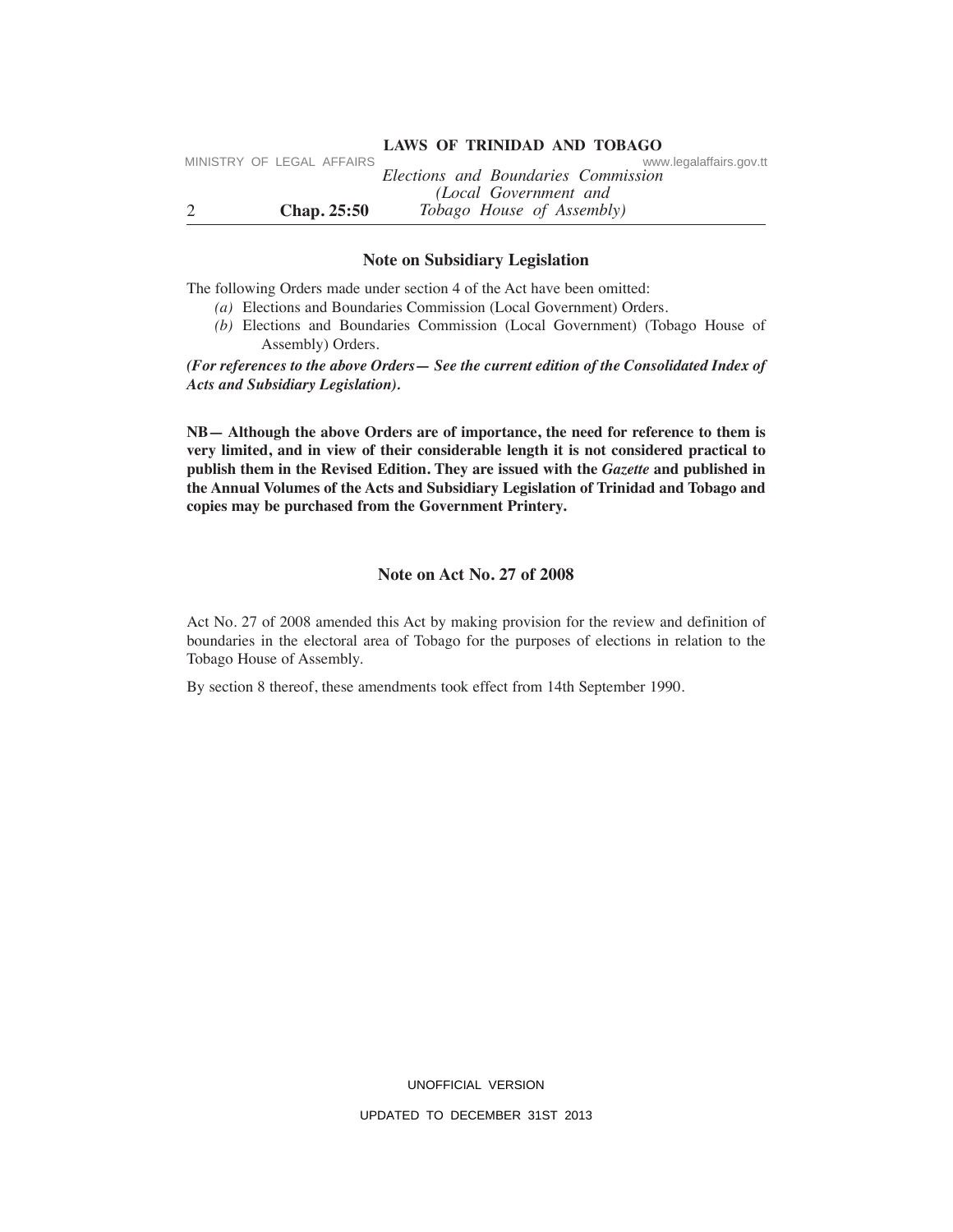*Elections and Boundaries Commission (Local Government and Tobago House of Assembly)* **chap. 25:50** 3 MINISTRY OF LEGAL AFFAIRS www.legalaffairs.gov.tt

### **chaPter 25:50**

# **elections and boundaries commission (local government and tobago house of assembly) act**

### ARRANGEMENT OF SECTIONS

**section**

- 1. Short title.
- 2. Interpretation.
- 3. Electoral Areas.
- 4. Procedure for review.
- 5. Amendment of First and Second Schedules.

# **first schedule. second schedule.**

UNOFFICIAL VERSION

*L.R.O.*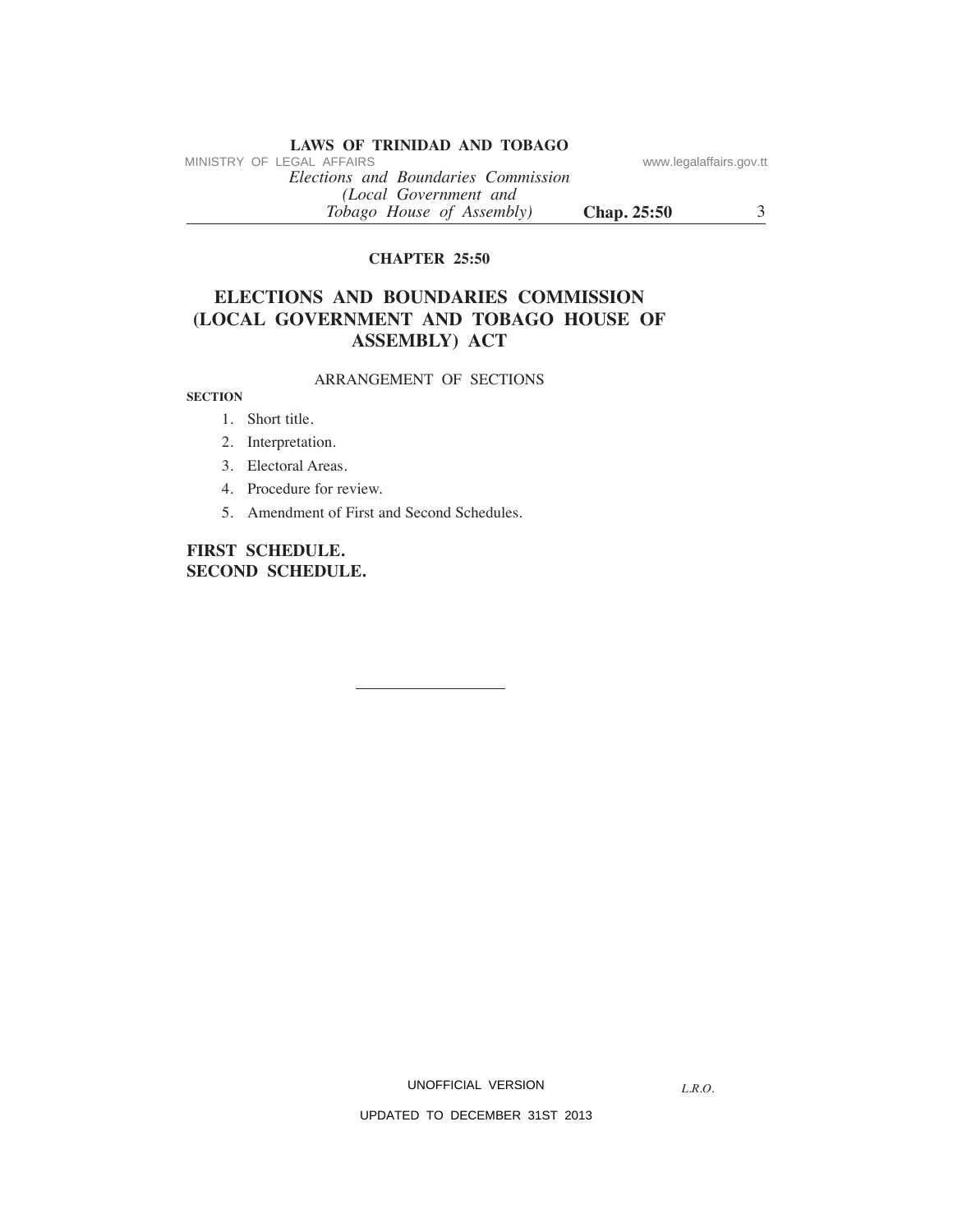|          | IVIINISTRI UF LEGAL AFFAIRS | www.legalafialis.gov.tt<br>Elections and Boundaries Commission |
|----------|-----------------------------|----------------------------------------------------------------|
|          |                             | (Local Government and                                          |
| $\Delta$ | <b>Chap.</b> 25:50          | <i>Tobago House of Assembly</i> )                              |

#### **chaPter 25:50**

# **elections and boundaries commission (local government and tobago house of assembly) act**

18 of 1967. 27 of 2008. An Act to extend the functions and powers of the Elections **and boundaries commission for the purposes of local government elections and tobago house of assembly elections and for matters incidental thereto.**

#### [24TH AuGuST 1967]

Short title. 27 of 2008.

Commencement.

MINISTRY OF LEGAL AFFAIRS

 **1.** This Act may be cited as the Elections and Boundaries Commission (Local Government and Tobago House of Assembly) Act.

Interpretation. [11of 1980 37 of 1980 21 of 1990 27 of 2008].

 **2.** In this Act—

"the Commission" means the Elections and Boundaries Commission constituted and appointed in accordance with section 71 of the Constitution;

"the Constitution" means the Constitution of Trinidad and Tobago; "electoral area" means—

> *(a)* in relation to a Municipal Council election, any Municipality mentioned in the First Schedule; and

 *(b)* in relation to the Tobago House of Assembly, the area mentioned in the first column and described in the second column of Part III of the First Schedule;

Ch. 25:04.

"electoral district" means in relation to a Local Government election a constituency as defined in an Order made under section 4;

"Municipality" means the City of Port-of-Spain, the City of San Fernando, the Borough of Arima, the Borough of Point Fortin or the Borough of Chaguanas;

"Municipal Council" means the Council of a Municipal Corporation within the meaning of the Municipal Corporations Act.

UNOFFICIAL VERSION

UPDATED TO DECEMBER 31ST 2013

First Schedule.

Part III. First Schedule.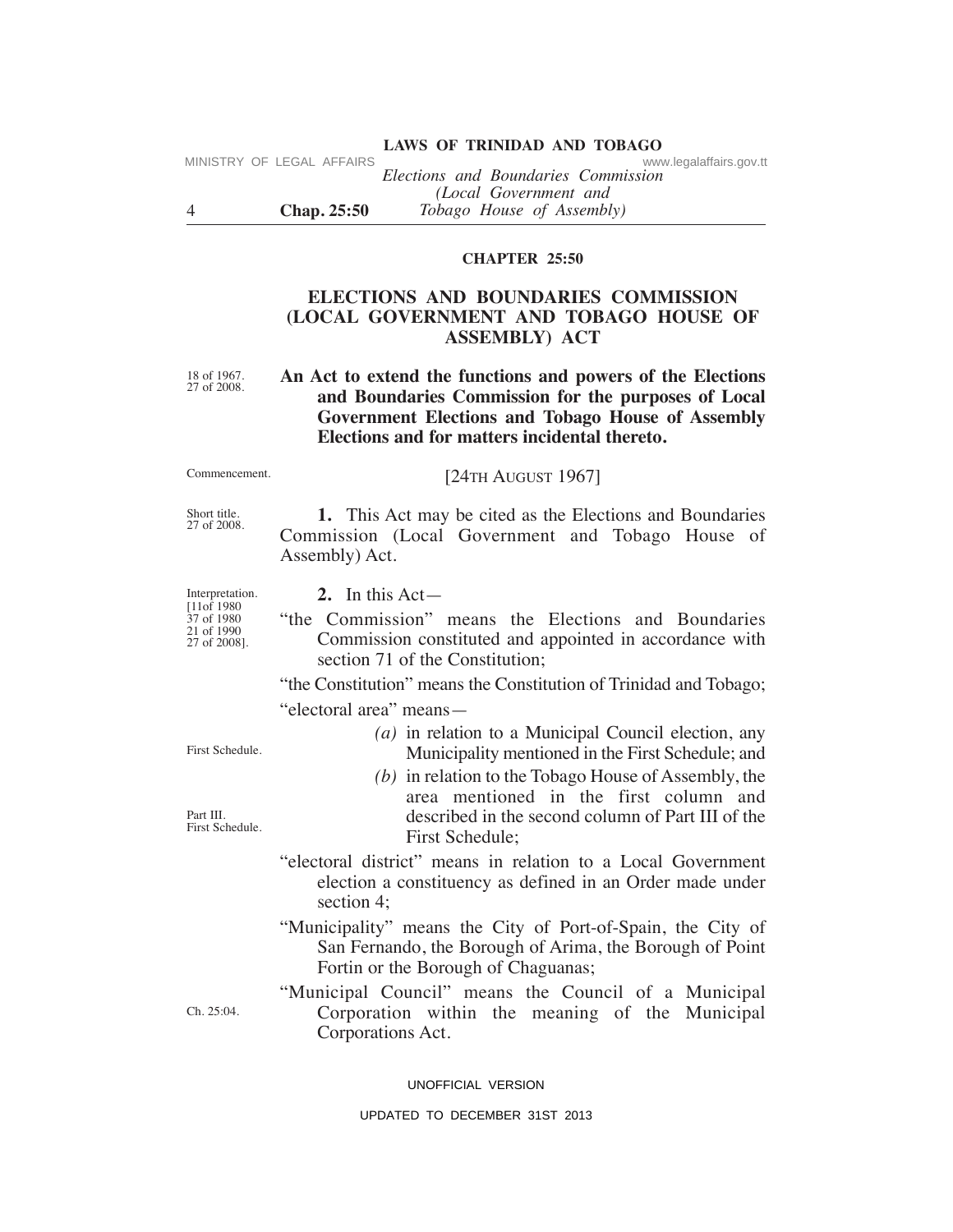| <b>LAWS OF TRINIDAD AND TOBAGO</b>  |                         |  |
|-------------------------------------|-------------------------|--|
| MINISTRY OF LEGAL AFFAIRS           | www.legalaffairs.gov.tt |  |
| Elections and Boundaries Commission |                         |  |
| (Local Government and               |                         |  |
| <i>Tobago House of Assembly</i> )   | <b>Chap.</b> 25:50      |  |

**3.** For the purposes of this Act, Trinidad and Tobago is Electoral Areas. divided into—

- *(a)* the five Cities and Boroughs mentioned in the first column of Part I of the First Schedule and Part I. described in the second column of Part I of the First Schedule; and
- *(b)* the nine Regional Municipalities mentioned in the first column of Part II of the First Schedule and Part II. described in the second column of Part II of the <sup>First Schedule.</sup> First Schedule.

**\*4.** (1) The Commission shall define and review the **Procedure** for boundaries of the electoral districts into which an electoral area is,  $\frac{1}{11}$  of or is to be, divided and shall submit to the Minister reports either—

- *(a)* showing the constituencies into which it recommends that an electoral area should be divided in order to give effect to the Rules set out in the Second Schedule; or
- *(b)* stating that, in the opinion of the Commission, no alteration is required to the existing number of boundaries of electoral districts in order to give effect to the said Rules.

 (2) Reports under subsection (1) shall be submitted by the Commission—

- *(a)* in the case of its first report after the commencement of this Act, not later than six months after the date of the commencement;
- *(b)* in the case of any subsequent report, not less than two nor more than three years from the date of the submission of its last report; and
- *(c)* in the case of a report in reference to Tobago, not less than two nor more than four years from the date of submission of the last report.

 (3) As soon as may be after the Commission has submitted a report under subsection  $(1)(a)$ , the Minister shall lay

UNOFFICIAL VERSION

*L.R.O.* 

UPDATED TO DECEMBER 31ST 2013

[11 of 1980 21 of 1990 8 of 1992].

First Schedule.

[11 of 1997].

**Second** Schedule.

<sup>\*</sup>For the validation of Reports made under section 4—*See* Act No. 21 of 1992; Act No. 16 of 2003 and Act No. 27 of 2008.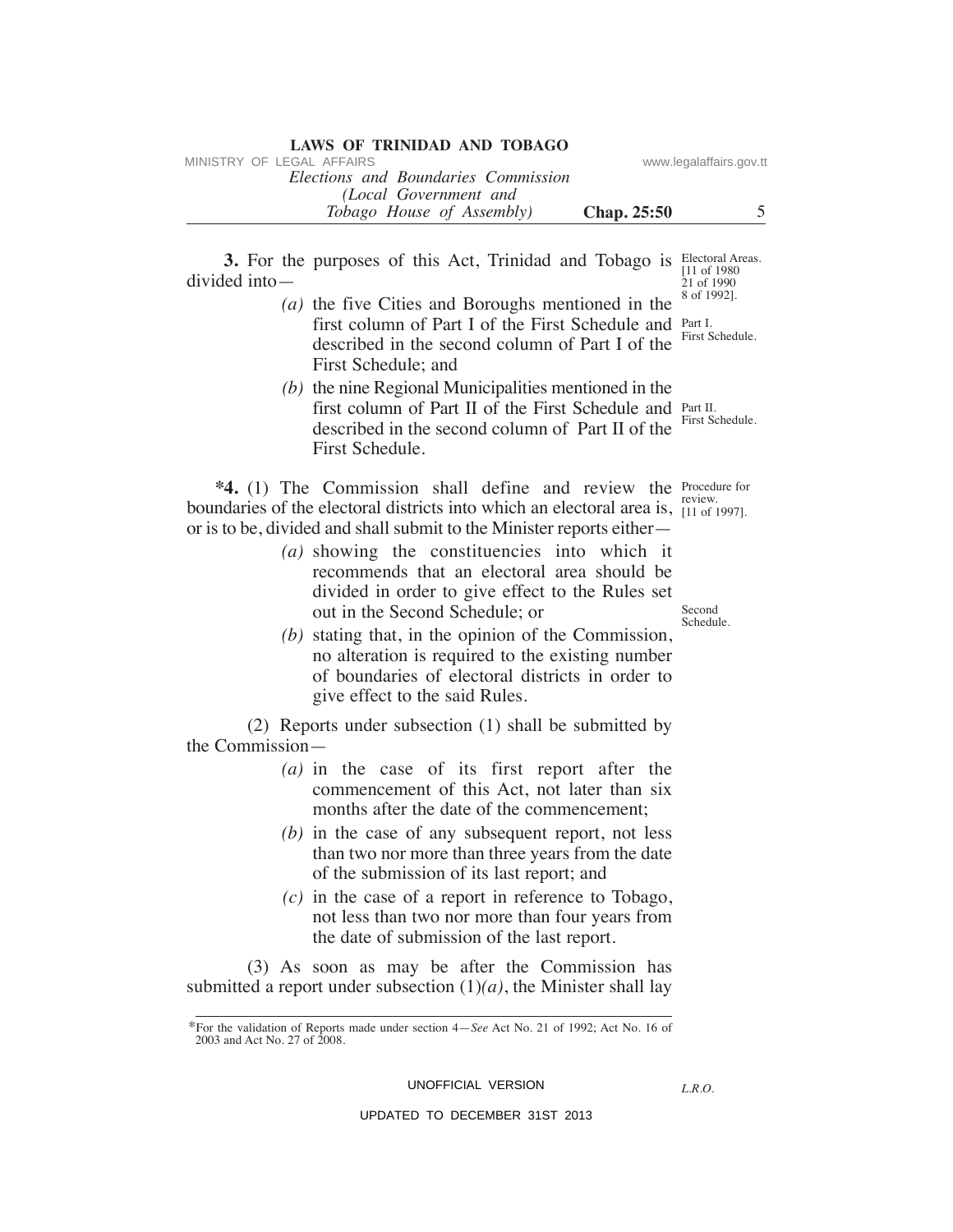|    | MINISTRY OF LEGAL AFFAIRS |                    | www.legalaffairs.gov.tt             |
|----|---------------------------|--------------------|-------------------------------------|
|    |                           |                    | Elections and Boundaries Commission |
|    |                           |                    | (Local Government and               |
| -6 |                           | <b>Chap.</b> 25:50 | <i>Tobago House of Assembly</i> )   |

before the House of Representatives for its approval the draft of an Order by the President for giving effect, whether with or without modification, to the recommendations contained in the report, and that draft may make provision for any matters which appear to the Minister to be incidental to or consequential upon the other provisions of the draft.

 (4) Where any draft made under this section gives effect to any such recommendations with modifications, the Minister shall lay the draft before the House of Representatives together with a statement of the reasons for the modifications.

 (5) If the motion for the approval of any draft made under this section is rejected by the House of Representatives, or is withdrawn by leave of that House, the Minister shall amend the draft and lay the amended draft before the House of Representatives.

 (6) If any draft made under this section is approved by resolution of the House of Representatives, the Minister shall submit it to the President who shall make the Order in terms of the draft; and the Order shall come into force on such day as may be specified therein and, until revoked by a further Order made by the President in accordance with this section, shall have the force of law.

 (7) The question of the validity of any Order made by the President purporting to be made under this section and reciting that a draft thereof has been approved by resolution of the House of Representatives shall not be enquired into in any Court.

Amendment of First and Second Schedules.

- **5.** The President may by Order—
	- *(a)* amend the third column of Part II of the First Schedule by varying the number of electoral districts set out therein;
	- *(b)* amend, vary or modify the Rules set out in the Second Schedule.

UNOFFICIAL VERSION UPDATED TO DECEMBER 31ST 2013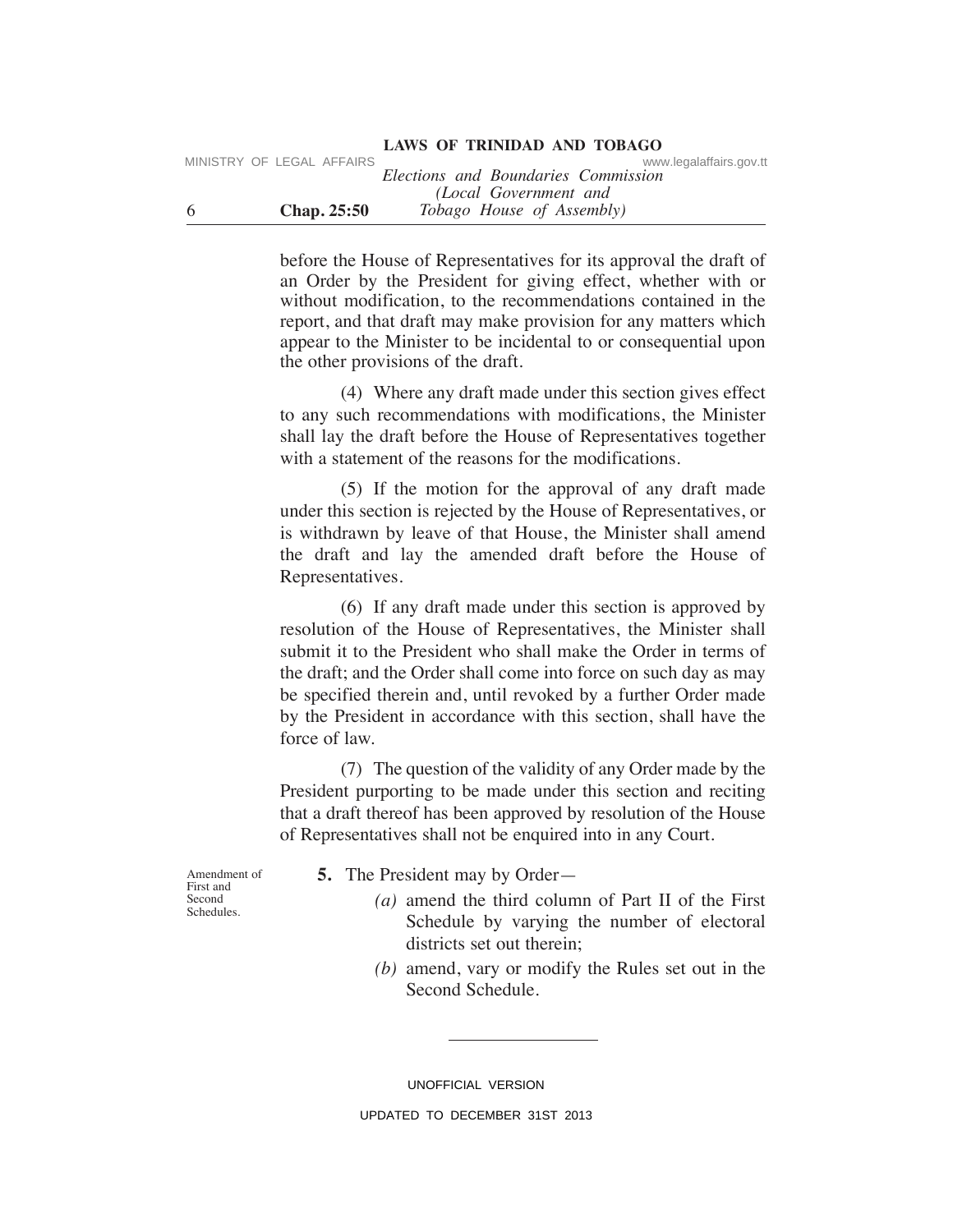*Elections and Boundaries Commission (Local Government and Tobago House of Assembly)* **chap. 25:50** 7 MINISTRY OF LEGAL AFFAIRS www.legalaffairs.gov.tt

Section 3. [21 of 1990 28 of 1991

### **first schedule**

### **Part i**

|     |                           |                                                                                              |                                     | 8 of 1992    |
|-----|---------------------------|----------------------------------------------------------------------------------------------|-------------------------------------|--------------|
|     | <b>FIRST COLUMN</b>       | <b>SECOND COLUMN</b>                                                                         | <b>THIRD</b><br><b>COLUMN</b>       | 27 of 2008]. |
| No. | Name of electoral<br>area | Description of electoral area                                                                | Number of<br>electoral<br>districts |              |
| 1.  | Port-of-Spain             | The City of Port-of-Spain as<br>described in the Municipal<br>Corporations Act               | 12                                  |              |
| 2.  | San Fernando              | The City of San Fernando as<br>described in the Municipal<br>Corporations Act                | 9                                   |              |
| 3.  | Arima                     | The Borough of Arima as described<br>in the Municipal Corporations Act                       | 7                                   |              |
| 4.  | Point Fortin              | The Borough of Point Fortin as<br>described in the Municipal<br>Corporations Act<br>$\cdots$ | 6                                   |              |
| 5.  | Chaguanas                 | The Borough of Chaguanas as<br>described in the Municipal<br>Corporations Act<br>$\cdots$    | 8                                   |              |

# **Part ii**

| No. | Name of electoral<br>area | Description of electoral area                                                                                   | Number of<br>electoral<br>districts |
|-----|---------------------------|-----------------------------------------------------------------------------------------------------------------|-------------------------------------|
| 1.  | Diego Martin              | The Regional Municipality of Diego<br>Martin as described in<br>the<br>Municipal Corporations Act<br>$\dddotsc$ |                                     |
| 2.  | San Juan-<br>Laventille   | Regional Municipality<br>of<br>The T<br>San Juan-Laventille as described in<br>the Municipal Corporations Act   |                                     |
| 3.  | Tunapuna-<br>Piarco       | Regional Municipality of<br>The<br>Tunapuna-Piarco as described in<br>the Municipal Corporations Act            |                                     |
| 4.  | Sangre Grande             | The Regional Municipality of<br>Sangre Grande as described in the<br>Municipal Corporations Act                 |                                     |

UNOFFICIAL VERSION

*L.R.O.*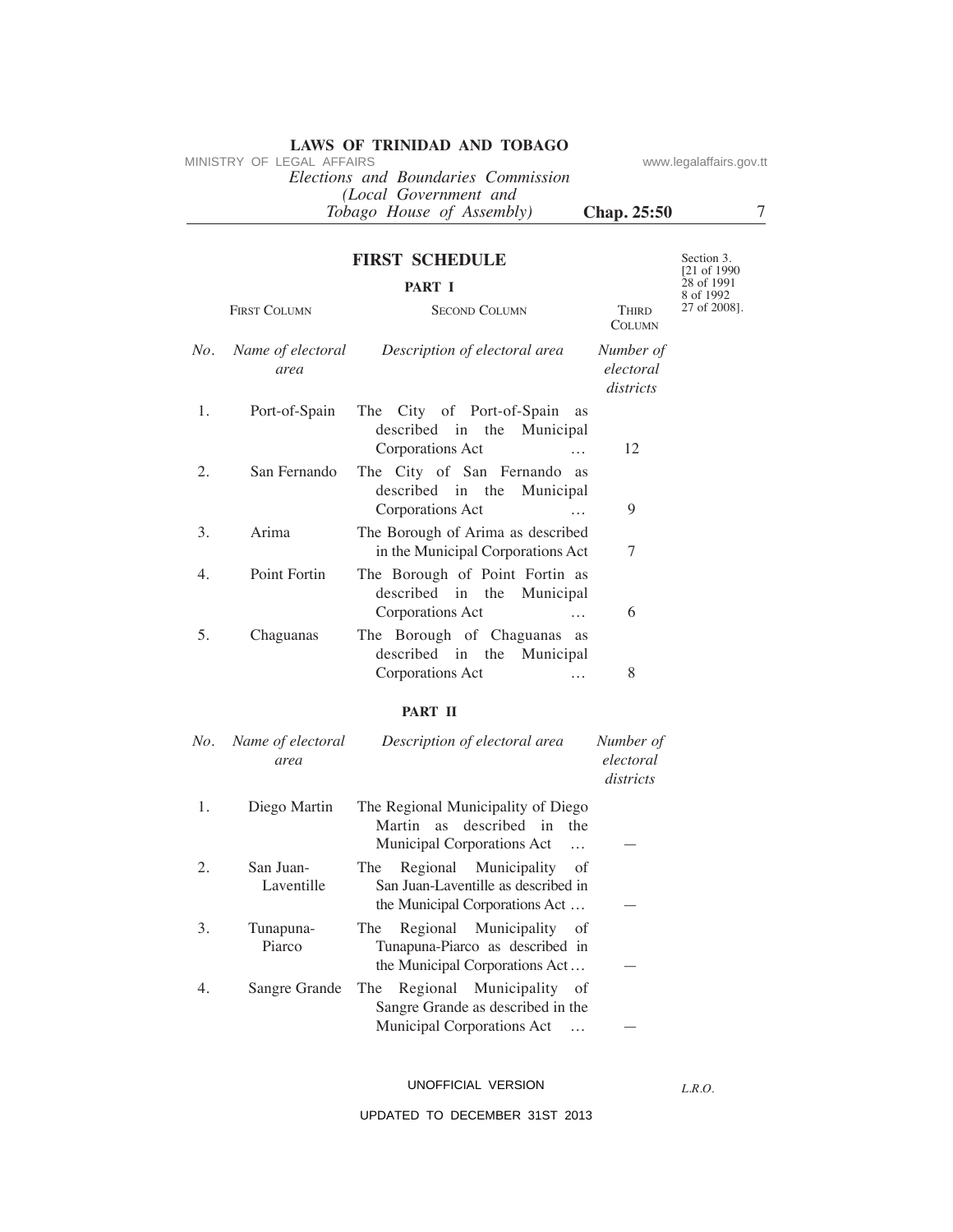| MINISTRY OF LEGAL AFFAIRS |  |                    | www.legalaffairs.gov.tt             |
|---------------------------|--|--------------------|-------------------------------------|
|                           |  |                    | Elections and Boundaries Commission |
|                           |  |                    | (Local Government and               |
| -8                        |  | <b>Chap.</b> 25:50 | <i>Tobago House of Assembly</i> )   |

#### **Part ii**—*Continued*

|     | <b>FIRST COLUMN</b>             | <b>SECOND COLUMN</b>                                                                                                                       | Third<br><b>COLUMN</b>              |
|-----|---------------------------------|--------------------------------------------------------------------------------------------------------------------------------------------|-------------------------------------|
| No. | Name of electoral<br>area       | Description of electoral area                                                                                                              | Number of<br>electoral<br>districts |
| 5.  | Mayaro-<br>Rio Claro            | Regional Municipality<br>The<br>οf<br>Mayaro-Rio Claro as described in<br>the Municipal Corporations Act                                   |                                     |
| 6.  | Princes Town                    | Regional Municipality of<br>The<br>Princes Town as described in the<br>Municipal Corporations Act<br>$\cdots$                              |                                     |
| 7.  | Couva-<br>Tabaquite-<br>Talparo | The Regional Municipality<br>of<br>Couva-Tabaquite-Talparo<br>as<br>described in the Municipal<br>Corporations Act<br>$\cdots$<br>$\cdots$ |                                     |
| 8.  | Penal-Debe                      | Regional Municipality<br>The<br>of<br>Penal-Debe as described in the<br>Municipal Corporations Act<br>$\cdots$                             |                                     |
| 9.  | Siparia                         | Regional Municipality<br>of<br>The<br>Siparia as described in<br>the<br>Municipal Corporations Act                                         |                                     |

#### **Part iii**

|    | No. Name of electoral | Description of electoral area |          | Number of              |
|----|-----------------------|-------------------------------|----------|------------------------|
|    | area                  |                               |          | electoral<br>districts |
| 1. | Tobago                | The Island of Tobago          | $\cdots$ | 12<br>$\cdots$         |

Sections 4, 5. [11 of 1980 21 of 1990 28 of 1991 27 of 2008].

### **second schedule**

# **rules for determining the number of electors in an electoral district of an electoral area**

 1. The number of electors in each electoral district of a regional electoral area shall, so far as practicable, be the number obtained by the application of

#### UNOFFICIAL VERSION